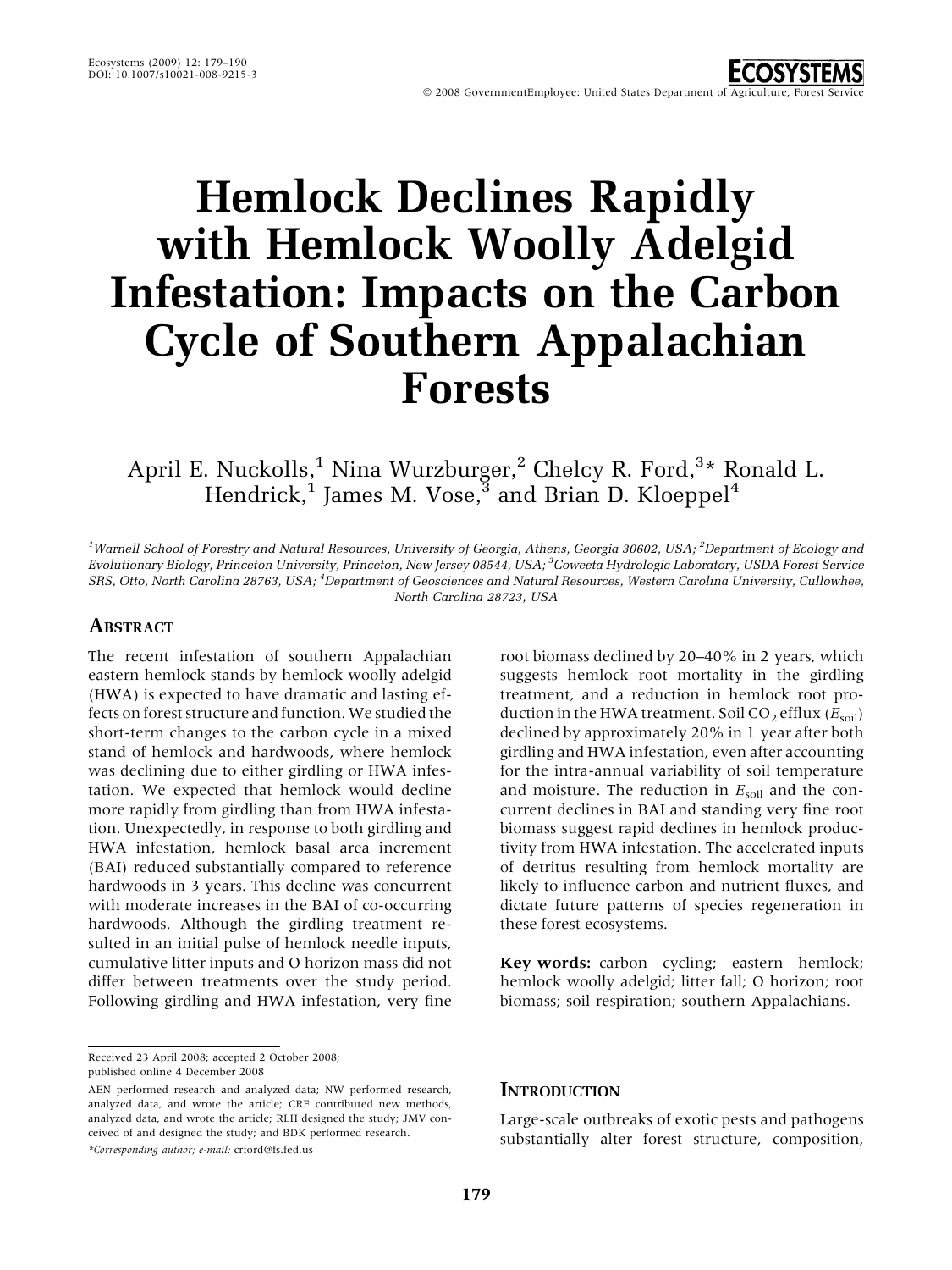and function, particularly when the outbreaks result in the loss of foundation species (Orwig and Foster [1998;](#page-11-0) Kizlinski and others [2002;](#page-11-0) Ellison and others [2005](#page-10-0)). Preceding any change in forest structure and composition after the loss of a functionally important species, the process of mortality itself can influence forest function. How a species declines, physiologically, has a direct influence on the carbon cycle, including reductions in primary productivity, accelerated detrital inputs from leaves and roots, and an alteration to soil  $CO<sub>2</sub>$  efflux  $(E_{\text{soil}})$ . The immediate impacts of tree decline set the stage for subsequent patterns in the decomposition of detritus and mineralization of nutrients from these substrates, which may further influence patterns in plant competition, forest community structure and hence, the forest carbon cycle. Understanding the belowground processes related to tree decline is currently limiting our ability to model forest community succession in response to species loss (Keane and others [2001;](#page-11-0) Wullschleger and others [2001\)](#page-11-0). These processes are even more important to understand for the loss of functionally unique species.

In the last century, eastern North American forests have experienced the widespread decline and mortality of dominant tree species, such as American chestnut (Castanea dentata (Marsh.) Borkh) and American elm (Ulmus americana L.), due to exotic pathogens (Liebhold and others [1995](#page-11-0); Orwig and Foster [1998;](#page-11-0) Ellison and others [2005\)](#page-10-0). Currently, hemlock woolly adelgid (Adelges tsugae Annand), an invasive exotic insect, is responsible for the decline of eastern hemlock (Tsuga canadensis (L.) Carr.). Hemlock woolly adelgid (HWA) is a small aphid-like insect that feeds on stored sugars in xylem ray parenchyma at the base of needles (Young and others [1995](#page-11-0)). HWA attacks hemlock trees of all ages and sizes, and infested trees seldom recover (Orwig and Foster [1998](#page-11-0); Kizlinski and others [2002\)](#page-11-0).

The mortality of eastern hemlock is likely to influence stand and ecosystem processes of eastern forests (Ellison and others [2005](#page-10-0); Ford and Vose [2007\)](#page-11-0). Eastern hemlock is a foundation species (Ellison and others [2005\)](#page-10-0) due to its slow-growing, shade-tolerant, and late-successional characteristics that help create important structural diversity at the stand and landscape levels (Orwig and Foster [1998;](#page-11-0) Tingley and others [2002\)](#page-11-0). Although hemlock is individually less productive than co-occurring hardwood species (Catovsky and others [2002](#page-10-0)), stands of hemlock and hardwoods are more productive than stands of hardwoods alone (Kelty [1989;](#page-11-0) Busing and others [1993\)](#page-10-0). This may be due to

the evergreen nature of hemlock and canopy stratification among species in these stands. Hemlock also contributes to a significant accumulation of organic matter in comparison with other species (Campbell and Gower [2000](#page-10-0)), because its litter decomposes slowly (Elliott and others [1993\)](#page-10-0).

The species expected to replace hemlock, and their projected influence on forest community composition and function, differ across the distribution of hemlock in eastern North America (Ellison and others [2005](#page-10-0)). Following the loss of hemlock in southern Appalachian forests, the change in forest composition is likely to follow one of two trajectories: replacement by Rhododendron maximum, an evergreen ericaceous shrub or replacement by a mixture of advance regeneration tree species. If hemlock is replaced by R. maximum, a species which restricts the recruitment of other, more productive species into the canopy, then stand level primary productivity may be dramatically reduced from current levels (Day and Monk [1977;](#page-10-0) Nilsen and others [2001\)](#page-11-0). Replacement by R. maximum is also likely to enhance soil carbon due to the high tannin content of leaf and root litter, and reduce soil N availability to hardwood species (Wurzburger and Hendrick [2007](#page-11-0)). In contrast, replacement by a mix of advance regeneration and early successional tree species (for example, Acer rubrum, Betula lenta, and Liriodendron tulipifera) will promote soils with relatively high N availability (Boettcher and Kalisz [1990\)](#page-10-0), that have the potential to sustain high productivity (Day and Monk [1977\)](#page-10-0).

Despite widespread HWA infestation, and the importance of eastern hemlock to eastern forest structure and function, we know little about how the process of hemlock mortality affects the forest carbon cycle. In the northeast, eastern hemlock stands infested with HWA display progressive needle loss from decreased needle and bud production, and branch dieback (McClure [1991](#page-11-0); Orwig and Foster [1998;](#page-11-0) Jenkins and others [1999](#page-11-0); McClure and Cheah [1999](#page-11-0); Stadler and others [2005](#page-11-0); Cobb and others [2006](#page-10-0); Eschtruth and others [2006](#page-10-0)). Past research has simulated HWA-induced mortality by girdling trees, resulting in a rapid termination of photosynthate supply (Yorks and others [2003](#page-11-0)). However, the available evidence suggests that HWA infestation results in a more gradual decline toward mortality than the girdling process simulates (Orwig and Foster [1998](#page-11-0); Stadler and others [2005,](#page-11-0) [2006\)](#page-11-0). The belowground responses to HWA infestation are likely to be significant, and mirror those aboveground; root biomass production accounts for a significant proportion of forest pro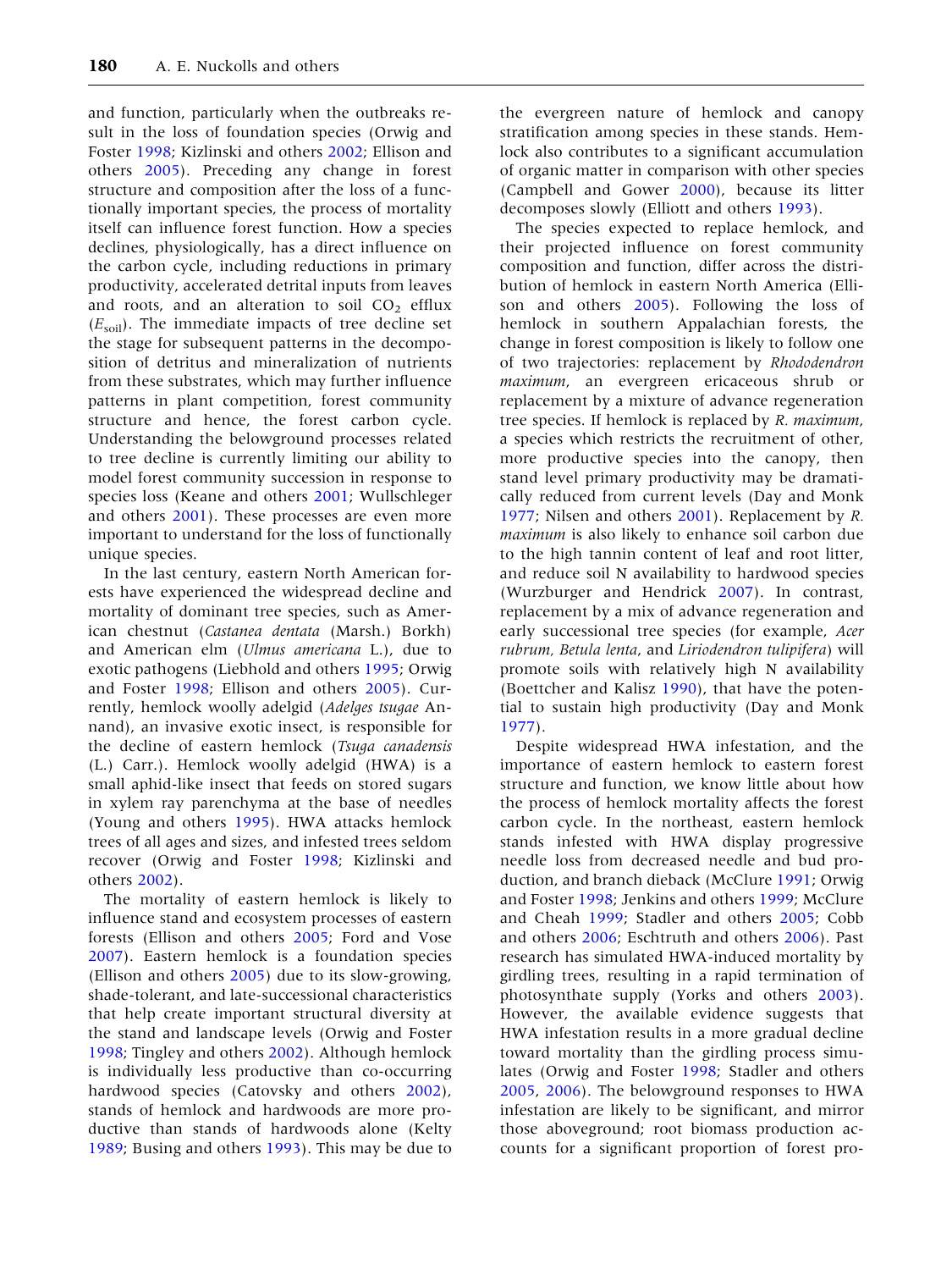ductivity (Joslin and others [2001\)](#page-11-0), and root respiration can account for up to one-half of total  $E_{\text{soil}}$ (Bond-Lamberty and others [2004\)](#page-10-0) in similar forest ecosystems. No studies have reported hemlock fine root production or  $E_{\text{solid}}$  patterns in infested stands, nor have they tracked the short-term progression of hemlock decline to the forest carbon cycle.

The objectives of this research were to compare the rates of hemlock decline induced by either girdling or HWA infestation, and to quantify concurrent changes in the carbon cycle in southern Appalachian hemlock stands. We conducted a girdling treatment alongside neighboring hemlock stands that, within months, became infested with HWA. We hypothesized that girdling would result in rapid and significant changes in the carbon cycle by terminating photosynthate allocation belowground (Figure 1). In contrast, we hypothesized that HWA infestation would result in a more gradual decline of hemlock due to the slower progression toward mortality and reduced productivity. More specifically, we hypothesized that: (1) aboveground indicators of decline (reduced basal area growth and enhanced leaf litter fall) would show little progression in HWA-infested stands, compared to the rapid progression in the girdled stands; (2) litter horizon (Oi) mass would reflect litter fall patterns of declining trees and be greater in girdled than in HWA stands at the end of the study period (Figure 1B, C); and (3) belowground



Figure 1. Hypothesized changes in the carbon cycle during the study period in girdled (GDL) plots,  $(A-B)$ , and in hemlock plots infested with hemlock woolly adelgid (HWA) (A– C). BAI denotes basal area increment. Sizes of boxes and arrows among panels indicate magnitude of hypothesized changes.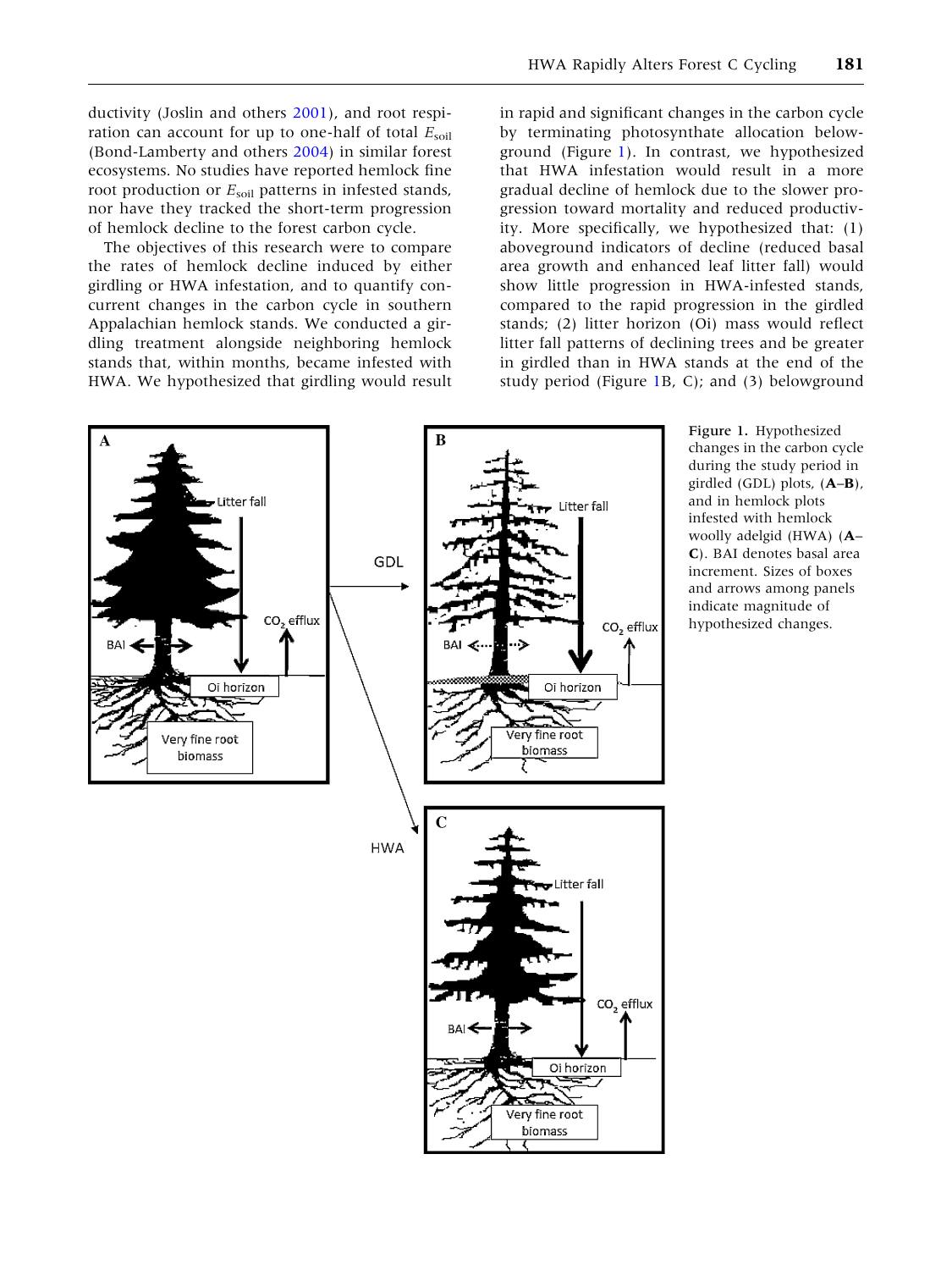indicators of decline (reduced very fine root standing biomass and altered  $E_{\text{soil}}$ ) would show little progression in the HWA-infested stands compared to the rapid progression in the girdled stands.

# **METHODS**

# Site Description and Experimental Design

The study site is located in the Coweeta basin in the Nantahala Mountain Range of western North Carolina, USA. Climate in the basin is classified as marine humid temperate with cool summers and mild winters (Swift and others [1988\)](#page-11-0). Average annual temperature in the Coweeta basin is  $13^{\circ}$ C and average annual rainfall is 178 cm. Study plots were established in low-elevation (730–1,040 m) cove hardwood forests (Elliott and others [1999](#page-10-0)). Plots were located in the riparian zones along Shope Fork and Ball Creek in Inceptisols of the Cullasaja soil series. The dominant species were eastern hemlock, blackgum (Nyssa sylvatica Marsh.), white oak (Quercus alba L.), tulip poplar (Liriodendron tulipifera L.), red maple (Acer rubrum L.), black birch (Betula lenta L.), and rhododendron (Rhododendron maximum L.).

In our experimental treatment plots, hemlock comprised more than half of the total basal area. The experimental design had two treatments with four replicate 20 m  $\times$  20 m plots (*n* = 8). Treatments were randomly assigned to the plots. Within each plot, we stratified five subplots  $(0.1104 \text{ m}^2)$ on a grid. Subplots were established to account for within-plot spatial heterogeneity for litter inputs and  $E_{\text{solid}}$  measurements (described below). All hemlock trees in the girdled plots (and within 5 m of the plot boundaries) were girdled by handsaw or chainsaw at breast height (1.37 m) in July 2004. Girdling depth was intended to sever the cambium, phloem, and sapwood. We re-girdled trees during annual surveys in 2005 and 2006 if they still appeared alive. Hereafter, we refer to plots as girdled (GDL) treatments and HWA-infested (HWA) treatments, respectively.

HWA was first noticed on a few trees along the main roads in the Coweeta basin in the fall of 2003 and in Macon county, NC as early as 2002 (USDA Forest Service 2002). An extensive survey of permanent vegetation plots in the Coweeta basin found little or no infestation in the rest of the basin in 2003, but significant infestation throughout the basin by 2005 (K. Elliott, unpublished data). We first observed HWA infestation in the HWA plots in

December 2004; however, infestation levels appeared low and the crowns were full and healthy. By 2005, study plots were heavily infested with HWA and reduced crown vigor was obvious. Because our first observations of HWA infestation were in the fall of 2004 and not in the spring, infestation of the study trees was likely due to dispersal of the second generation of crawlers from nearby areas in early summer. This second generation settles on new growth, but instead of feeding on hemlock, it enters aestivation until October when they begin to feed (McClure [1989](#page-11-0)).

# Basal Area Increment

In 2004, we tagged all trees with stem diameters greater than 2.54 cm at 1.37 m height. Stems with diameters larger than 15 cm were fitted with dendrometer bands (Cattelino and others [1986](#page-10-0)) at 1.37 m in 2004 and smaller diameter stems were measured annually manually with a tape. Because we installed dendrometer bands in 2004, the first year we could calculate stem growth was 2005, which was post-girdling and HWA infestation. To provide three successive years of data, we included 2007 stem measurements. We determined annual basal area increment (BAI) from the difference of successive annual growth measured at the end of each year. To isolate differences in BAI due to treatments rather than climate, we calculated a ratio of hemlock BAI to the BAI of hardwood stems in the neighboring hardwood plots. The hardwood plots ( $n = 4$ ) had the same dimensions and hardwood composition as the experimental plots, but received no treatment, and contained less than 3% of basal area as hemlock. To assess whether cooccurring hardwoods in the treatment plots were responding to the treatments, we calculated a ratio of hardwood BAI to the BAI of hardwood stems in the hardwood plots. These ratios accounted for inter-annual variability in growth due to climate because tree diameter growth is highly reflective of climatic conditions (Fritts [1976](#page-11-0)).

# Litter Fall

We collected leaf and fine branch (ca.  $\leq 1$  cm in diameter) litter fall monthly from five circular  $0.110 \text{ m}^2$  area litter traps per plot (one per subplot) during April–November in 2004, 2005, and 2006. Litter was separated into hemlock needles, hemlock fine branch material, and non-hemlock components (other leaves, other fine branch material, and seeds, and so on), dried at  $60^{\circ}$ C to a constant mass, and weighed. Several months of litter samples from 2004 were lost and because our measures did not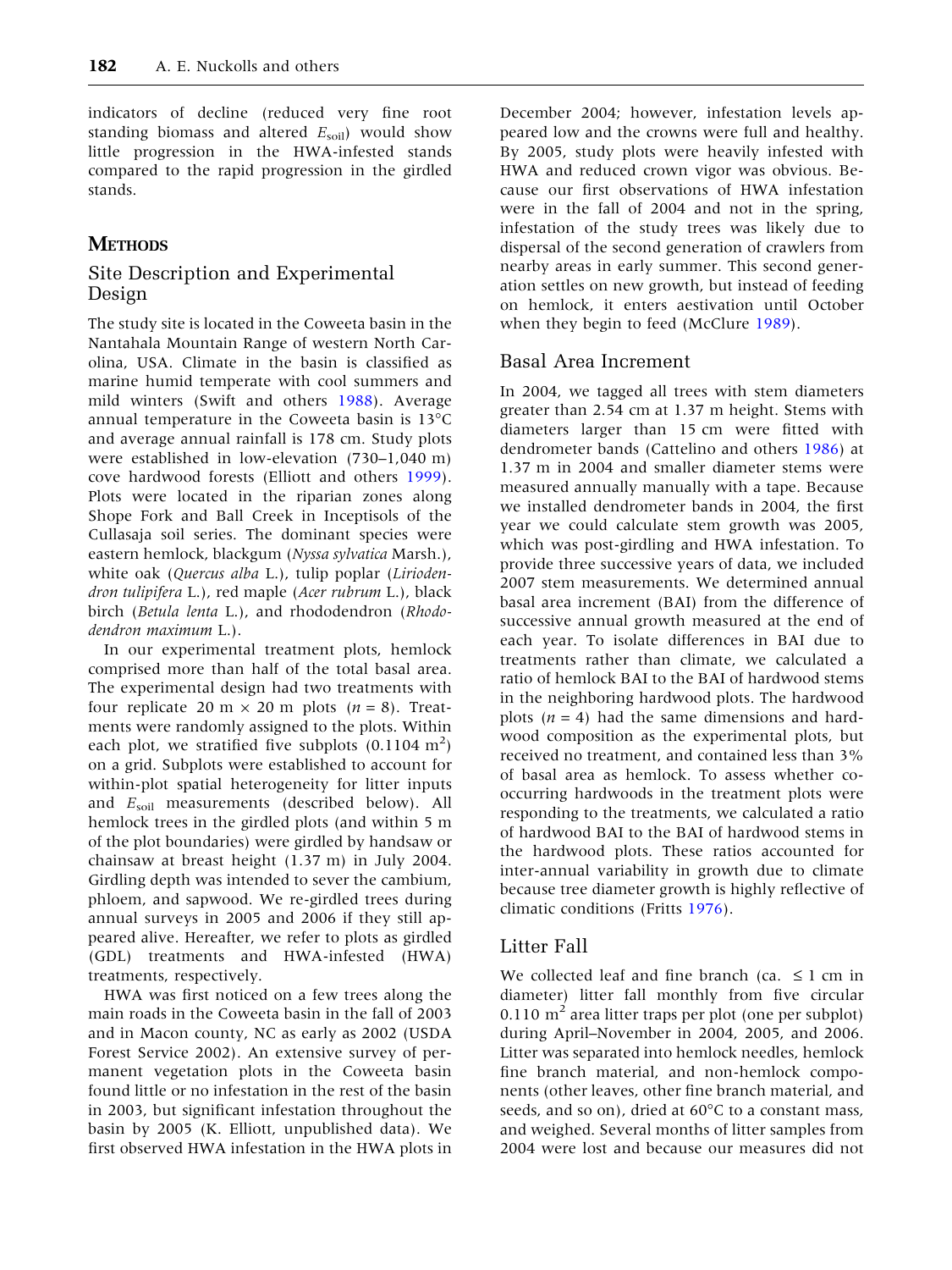represent a complete growing season, we restricted our analysis of litter data to trends over 2005 and 2006.

# O Horizon

We measured O horizon mass (g  $\text{m}^{-2}$ ) three times during 2006 (March, July, and December). In each plot, we cut six O horizon samples with a knife using a  $0.09 \text{ m}^2$  template from random locations along three transects. The determination of the O and A horizon boundary was based on a visual assessment of organic content and color differences between the organic layer and mineral soil. Roots were not removed from the samples. Samples were separated into fresh litter (Oi horizon) and fragmented litter plus humus  $(0e + 0a)$  horizons), dried at 60°C to a constant mass, and then pooled by plot for each horizon. All samples were then ground, and analyzed for percent carbon by dry combustion (Harmon and Lajtha [1999\)](#page-11-0). The Oe + Oa horizon samples were ashed to correct for mineral soil in the samples.

# Root Biomass

We determined total standing root biomass from soil cores collected in July 2004 and July 2006. In each plot, cylindrical soil samples 5 cm in diameter and 20 cm in depth (including the O horizon) were collected at random locations along three transects. Four to nine subsamples per plot were collected in 2004, and four were collected in 2006. Roots were hand-washed using a 2 mm sieve and sorted into three diameter size classes, fine (0.5–1 mm), medium (1–2 mm), and coarse ( $>$ 2 mm), then dried to a constant mass at  $60^{\circ}$ C and weighed. Very fine root biomass  $(< 0.5$  mm) was determined from the remainder of the sample using the line-intercept method (Hendrick and Pregitzer [1993](#page-11-0)), where root biomass was estimated from measures of root length and of specific root length (cm  $g^{-1}$ ).

The distribution of root biomass between the O and A horizons was determined for three of the cores collected in 2004 using the same method as described above. We further sorted the very fine root fraction into hemlock and non-hemlock, and we grouped fragmented pieces of roots that could not be positively identified into an unknown root category. All roots were dried to a constant mass and weighed. Hemlock roots were identified under a dissecting microscope based upon a pinnate branching pattern, color, and the presence of an ectomycorrhizal mantle. Ectomycorrhizal roots of hemlock were distinguished from those of another pinnately branched ectomycorrhizal host (Betula spp.) based on the diameter of pinnate root orders (main axis of hemlock roots have a larger diameter than root tip), after an examination of seedling root systems from the field.

# Soil Abiotic Variables and  $CO<sub>2</sub>$  Efflux

Soil CO<sub>2</sub> efflux ( $E_{\text{soil}}$ , µmol m<sup>-2</sup> s<sup>-1</sup>) was measured monthly from May through October in 2004–2006 (LI-COR 6400-09, LI-COR Inc., Lincoln, NE) for a total of 125, 168, and 222 individual measurements for 2004, 2005, and 2006, respectively. PVC soil collars were permanently installed at each subplot in May 2004. During each sampling, soil temperature  $(T_{\rm soil}, {}^{\circ}C, LI\text{-COR } 6400\text{-}09, LI\text{-COR } Inc., Lin$ coln, NE) and volumetric soil moisture  $(\theta, \% \text{ v/v},$ Field Scout TDR 100, Spectrum Technologies, Inc.) were measured at 0–15 cm depth.

To make inferences in our plots during the study period while controlling for the effects of  $T_{\text{solid}}$  and  $\theta$ , we constructed an empirical model predicting  $E_{\text{solid}}$  $(\hat{E}_{\text{soil}})$  as a function of  $T_{\text{soil}}$  and  $\theta$  (Proc NLIN, SAS). The model was parameterized using data collected during 2004 (before infestation was observed, 62 measurements) in the HWA plots. Because the relationship between  $E_{\text{solid}}$  versus  $T_{\text{solid}}$  increased exponentially, and the relationship between  $E_{\text{soil}}$ versus  $\theta$  decreased exponentially, our model had the following form:

$$
\hat{E}_{\text{soil}} = \beta_0 \cdot e^{\beta_1 T_{\text{soil}}} \cdot e^{\beta_2 \theta},\tag{1}
$$

where  $\beta_0$ ,  $\beta_1$ , and  $\beta_2$  were fitted coefficients. Approximate  $R^2$  was calculated as 1-(sum of squares residual/uncorrected total sum of squares). Coefficients were interpreted as significantly different from zero if their approximate 95% confidence intervals did not overlap zero. Normalized coefficients were estimated as the product of the coefficient and the ratio of the approximate standard deviations of the coefficients (for example,  $\beta^*$  $(SD\beta_1/SD\beta_2)$ ). This model represents  $E_{\text{solid}}$  in our hemlock stands before observation of HWA infestation or perturbation from girdling, and incorporated the influences of temperature and moisture on  $E_{\text{soil}}$ .

To test for significant departures in  $E_{\text{solid}}$  over time due to the treatments, we used the above model parameterized with 2004 data, along with measured  $T_{\text{solid}}$  and  $\theta$  during other times (for example, 2005 and 2006) to predict "expected"  $E_{\text{soil}}$ , that is,  $\hat{E}_{\text{soil}}$ . We excluded values of  $T_{\text{soil}}$  and  $\theta$  that were outside the range of values used to parameterize the model. The percentage of measurements excluded in the analysis was 13% in 2004 (in the GDL treatment) and 28% in 2005 and 2006. Departures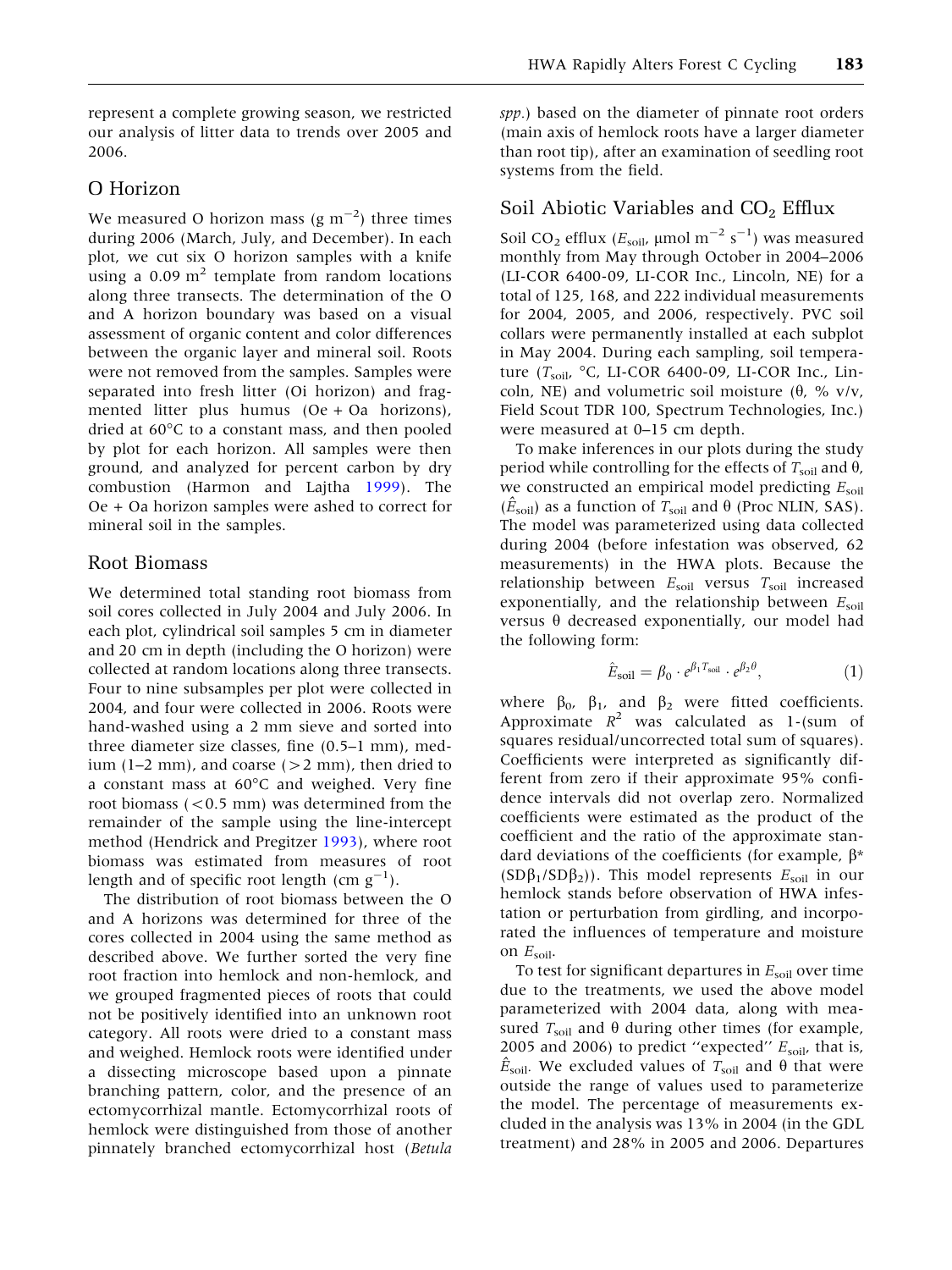from expected, calculated as observed  $(E_{\text{soil}})$  minus expected  $(\hat{E}_{\text{soil}})$  divided by expected, were then compared.

# Statistical Analysis

We tested for treatment and time effects in the response variables above using a split-plot design (PROC GLM, SAS) to account for non-independent, repeated measurements over time. Treatment was the whole-plot factor and time was the splitplot factor for the following response variables: BAI, leaf and branch litter, root biomass, soil abiotic variables and  $E_{\text{soil}}$ . For O horizon mass, we only had one pooled measurement for 2006, and therefore we tested for treatment and horizon effects using a split-plot design to account for nonindependent, repeated measurements within the O horizon. Treatment was the whole-plot factor and O horizon fraction (that is, Oi or  $Oe + Oa$ ) was the split-plot factor. We used a post-hoc means separation technique to determine differences among all factor combinations. All percentage or fractional data were arcsin or arcsin-square root transformed due to lack of independence between the mean and the variance in these types of data (Dowdy and Wearden [1991](#page-10-0)). We transformed other variables to meet normality assumptions if necessary. We interpreted differences as significant at the  $\alpha = 0.10$ level.

#### **RESULTS**

#### Aboveground Indicators of Decline

Our aboveground measurements generally supported our first hypothesis; hemlock in the GDL plots declined more rapidly than those in HWA plots as indicated by BAI and leaf litter inputs. Compared to nearby hardwoods, hemlock trees had significantly lower BAI over time  $(F_{2,12} = 14.82)$ ,  $P < 0.01$ ), regardless of whether they were girdled or infested with HWA (Figure 2A). However, as expected, hemlock BAI in the GDL plots declined more rapidly over time compared to those in the HWA plots (treatment by time interaction  $F_{2,12} = 6.86$ ,  $P = 0.01$ ). By the third year of infestation or after girdling, hemlock trees in those respective plots were not different from one another and only grew 0–13% of that of the nearby hardwood trees. Co-occurring hardwoods in both the GDL and HWA treatment plots showed indications of increased growth in response to the treatments 2 years after girdling and infestation (no treatment effect, but a significant year effect,  $F_{6,12} = 4.53$ ,  $P = 0.03$ ; Figure 2B).



Figure 2. Mean annual basal area increment (BAI) of hemlock trees  $(A)$  and co-occurring hardwood trees  $(B)$ in girdled (GDL) and HWA treatments relative to the BAI of nearby hardwood trees in a stand with less than 3% hemlock basal area. Bars denote standard error. Different letters denote statistically significant differences among treatments and years in  $(A)$  and among years in  $(B)$  $(\alpha = 0.10)$ . Girdling occurred in July 2004. HWA infestation was observed in December 2004.

Needles and leaves were the major components of canopy litter fall, constituting 75–80% of the litter mass. In HWA plots, hemlock needles represented 25% of the total leaf litter, which was consistent over the 3 years of the study. In the GDL plots, however, hemlock leaf litter accounted for 35% of total litter in 2005 and declined to only 7% of the total litter in 2006.

Although we lack litter fall data from 2004, data from 2005 and 2006 support our hypotheses of hemlock decline in response to HWA and girdling. Hemlock leaf litter in the GDL plots was 1.5 times greater than that in the HWA plots in 2005  $(P = 0.06)$ . By 2006, this trend had reversed; hemlock leaf litter in the GDL plots was only 35% of that collected in the HWA plots ( $P = 0.04$ , Figure 3A). In the HWA plots, hemlock leaf litter was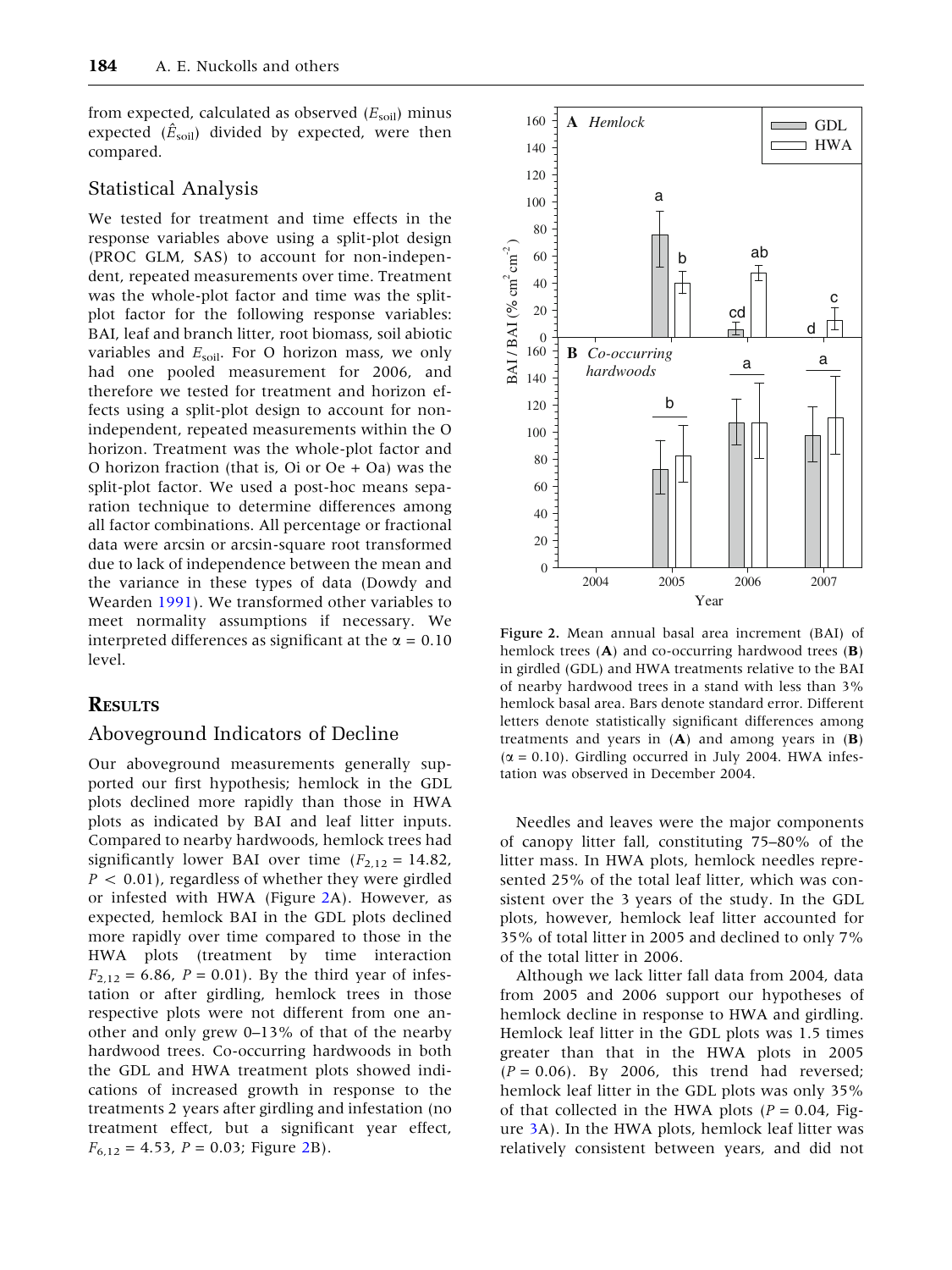

Figure 3. Mean annual hemlock leaf (A) and fine branch (B) litter fall in girdled (GDL) and HWA treatments during the study period. Bars denote standard error. Different uppercase letters denote statistically significant differences between treatments and different lowercase letters denote differences between treatments and years ( $\alpha$  = 0.10). Girdling occurred in July 2004. HWA infestation was observed in December 2004.

decrease significantly over time, as it did in the GDL plots (treatment by time interaction,  $F_{1,6} = 14.13$ ,  $P < 0.01$ ). Fine branches were a smaller component of the total litter fall, constituting roughly

10% of the total litter mass. In the GDL plots, fine branch litter fall was 2.7 times greater in 2006 than 2005, but remained relatively constant in the HWA plots. Hemlock fine branch litter did not differ significantly over time  $(F_{1,6} = 1.04, P = 0.35)$  or between treatments  $(F_{1,6} = 0.62, P = 0.46, P_{1,6} = 0.62)$ Figure 3B).

#### O Horizon

Mass of the Oi and  $0e + 0a$  horizons did not differ significantly between treatments in 2006 (Table 1), and did not support our second hypothesis that O horizon mass would increase in the GDL plots relative to the HWA plots. For both treatments, the Oi horizon had less mass than did the Oe + Oa horizon  $(F_{1,6} = 133.15, P < 0.01)$ . Neither percent carbon nor g C  $m^{-2}$  of the O horizon differed between treatments (Table 1).

#### Belowground Indicators of Decline

We found partial support for our third hypothesis that in GDL plots belowground indicators of mortality would progress more rapidly than those in the HWA plots. Although very fine root biomass and  $E_{\text{solid}}$  both declined over time for both the GDL and HWA treatments, unexpectedly, the two treatments were not significantly different from each other.

Total root biomass did not differ between GDL and HWA treatments. In general, most root biomass was in the coarse and very fine categories (Table [2](#page-7-0), Figure 4), accounting for 32% and 45% of the total belowground biomass, whereas the medium and fine root categories accounted for 14% and 10% of the total, respectively. Coarse, medium and fine root biomass did not differ between treatments (Table [2](#page-7-0)). Very fine root biomass decreased significantly over time by 38% and 22% in the GDL and HWA plots  $(F_{1,6} = 3.91, P = 0.09, P)$ Figure 4) and there was no significant interaction

Table 1. Mean Plot Oi and Oe + Oa Horizon Mass and Percent Carbon (% C) Sampled in 2006<sup>1</sup> in Girdled (GDL) and HWA Plots

|                                 | GDL                                    |                 | <b>HWA</b>                            |                 |
|---------------------------------|----------------------------------------|-----------------|---------------------------------------|-----------------|
|                                 | $\rm g~m^{-2}$                         | %C              | $g \, \text{m}^{-2}$                  | % $C$           |
| Oi                              | 581.60 (55.98) a                       | $46.76(1.63)$ a | 529.10 (74.86) a                      | 47.73 (2.23) a  |
| $0e + 0a$<br>$0e + 0a (AFDM)^2$ | 1737.32 (167.74) b<br>1476.79 (208.95) | $46.51(1.10)$ a | 1551.32 (135.78) b<br>1284.89 (53.87) | $45.14(1.60)$ a |

<sup>1</sup>Girdling occurred in July 2004. HWA infestation was observed in December 2004. <sup>2</sup>AFDM denotes ash-free dry mass.

Plot values were the average of six samples collected from three seasons from four experimental plots per treatment (n = 4) in 2006. Standard error shown in parentheses. No significant treatment effect was detected. Different letters within a column denote significant differences between Oi and Oe + Oa horizons.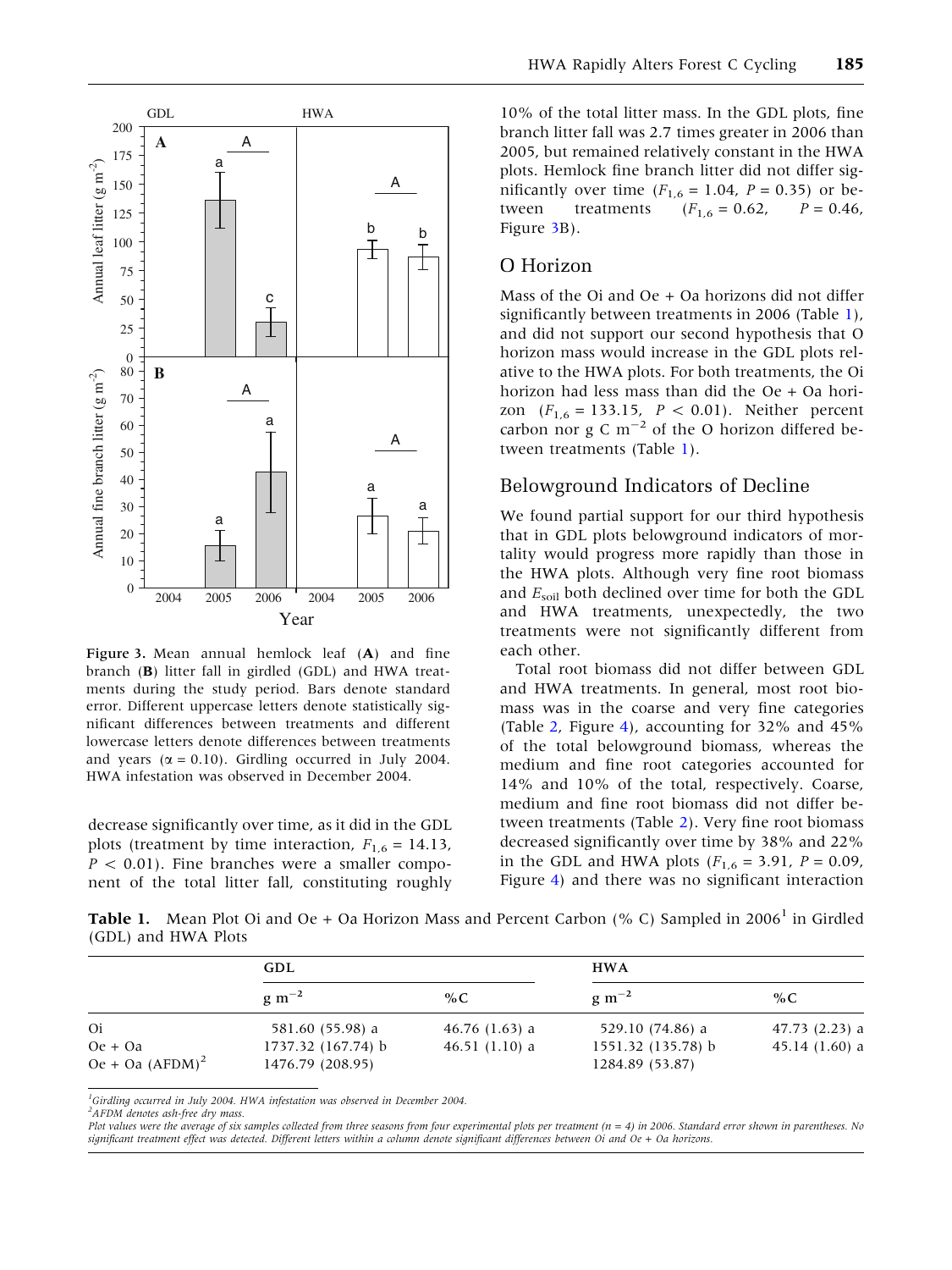|        | GDL <sup>1</sup> |                 | HWA <sup>2</sup> |                 |
|--------|------------------|-----------------|------------------|-----------------|
|        | 2004             | 2006            | 2004             | 2006            |
| Coarse | 392.91 (115.49)  | 454.24 (110.89) | 612.56 (114.76)  | 839.51 (104.55) |
| Medium | 224.95 (56.33)   | 209.66 (29.64)  | 208.40 (18.76)   | 235.76 (10.50)  |
| Fine   | 147.71 (17.08)   | 143.27 (17.64)  | 187.17 (27.99)   | 145.33 (9.57)   |

<span id="page-7-0"></span>**Table 2.** Mean Standing Biomass (g m<sup>-2</sup>) of Coarse (>2 mm), Medium (1-2 mm), and Fine (0.5-1 mm) Root Categories in Girdled (GDL) and HWA Plots

<sup>1</sup>Girdling occurred in July 2004.

2 HWA infestation was observed in December 2004.

Standard errors are shown in parentheses. No significant main effects (treatment or time) or interactions were detected for any root category.



Figure 4. Mean very fine root  $(< 0.5$  mm diameter) standing biomass for girdled (GDL) and HWA treatments during 2004 and 2006. Bars denote standard error. The treatment effect was not significant. Different lowercase letters denote a significant year effect across treatments  $(\alpha = 0.10)$ . The treatment by year interaction was not significant. Girdling occurred in July 2004. HWA infestation was observed in December 2004.

between treatment factors. Biomass did not decline more rapidly in the GDL plots compared to the HWA plots as we had predicted, however. In a subsample of three cores collected in 2004, hemlock roots represented at least 32%, and as much as 66% (including unknown root fragments), of very fine root biomass in each soil core (data not shown). Just over one-half of hemlock very fine root biomass occurred in the O horizon (54% versus 44% in the A horizon). In contrast, the very fine root biomass of non-hemlock species in the stand was preferentially distributed in the A horizon (63% versus 37% in the O horizon) (data not shown).

Soil CO<sub>2</sub> efflux ranged 0.4–12.2 µmol m<sup>-2</sup> s<sup>-1</sup> and was highly variable within plots (38% CV). Our measured values of  $E_{\text{solid}}$  did not differ significantly between treatments  $(F<sub>1,6</sub> = 0.38, P = 0.56)$ , but declined significantly over time  $(F_{2,12} = 5.55)$ ,  $P = 0.02$ ; Figure 5A) across both treatments. We found that soil moisture negatively affected efflux, whereas temperature positively affected efflux in the HWA plots in 2004. Within plots, variability in soil moisture was high (21% CV), whereas variability in soil temperature was relatively consistent  $(<2\%$  CV). In the HWA plots in 2004, soil moisture ranged from 15 to 62% and soil temperature ranged from 12.7 to 18.9°C. Over the course of the study, neither soil moisture nor temperature varied significantly between treatments, but both varied significantly among years ( $F_{2,12} = 12.97$ ,  $P < 0.01$ and  $F_{2,12} = 29.66$ ,  $P < 0.01$ , respectively). In 2006, soil moisture was significantly lower than it was in 2004 and 2005, reflecting the pattern of annual precipitation for the three study years (2,160, 2,320, and 1,691 mm). Soil temperature increased significantly from 2004 to 2005, and decreased in 2006. Because soil moisture and temperature varied significantly over the study period, we estimated  $E_{\text{soil}}$  given the abiotic conditions in 2005 and 2006 from the predictive model that was parameterized from 2004 data (before HWA infestation was observed) (Figure 5B). The model had the following form and parameters  $(R^2 = 0.89)$ ,  $P < 0.01$ :

$$
\hat{E}_{\text{soil}} = 0.5266 \cdot e^{(0.152 \cdot T_{\text{soil}})} \cdot e^{(-0.015 \cdot \theta)}.
$$
 (2)

The coefficients for  $T_{\text{solid}}$  and  $\theta$  were significantly different than zero. The normalized coefficients for  $T_{\text{soil}}$  and  $\theta$  were 0.868 and  $-0.003$ , indicating that the relative effect of  $T_{\text{solid}}$  was stronger than that of θ. Values of  $\hat{E}_{\text{soil}}$  revealed that abiotic variables were not entirely responsible for driving patterns in  $E_{\text{soil}}$  between treatments and over time. Therefore, the relative difference between  $E_{\text{solid}}$  and  $\hat{E}_{\text{solid}}$  over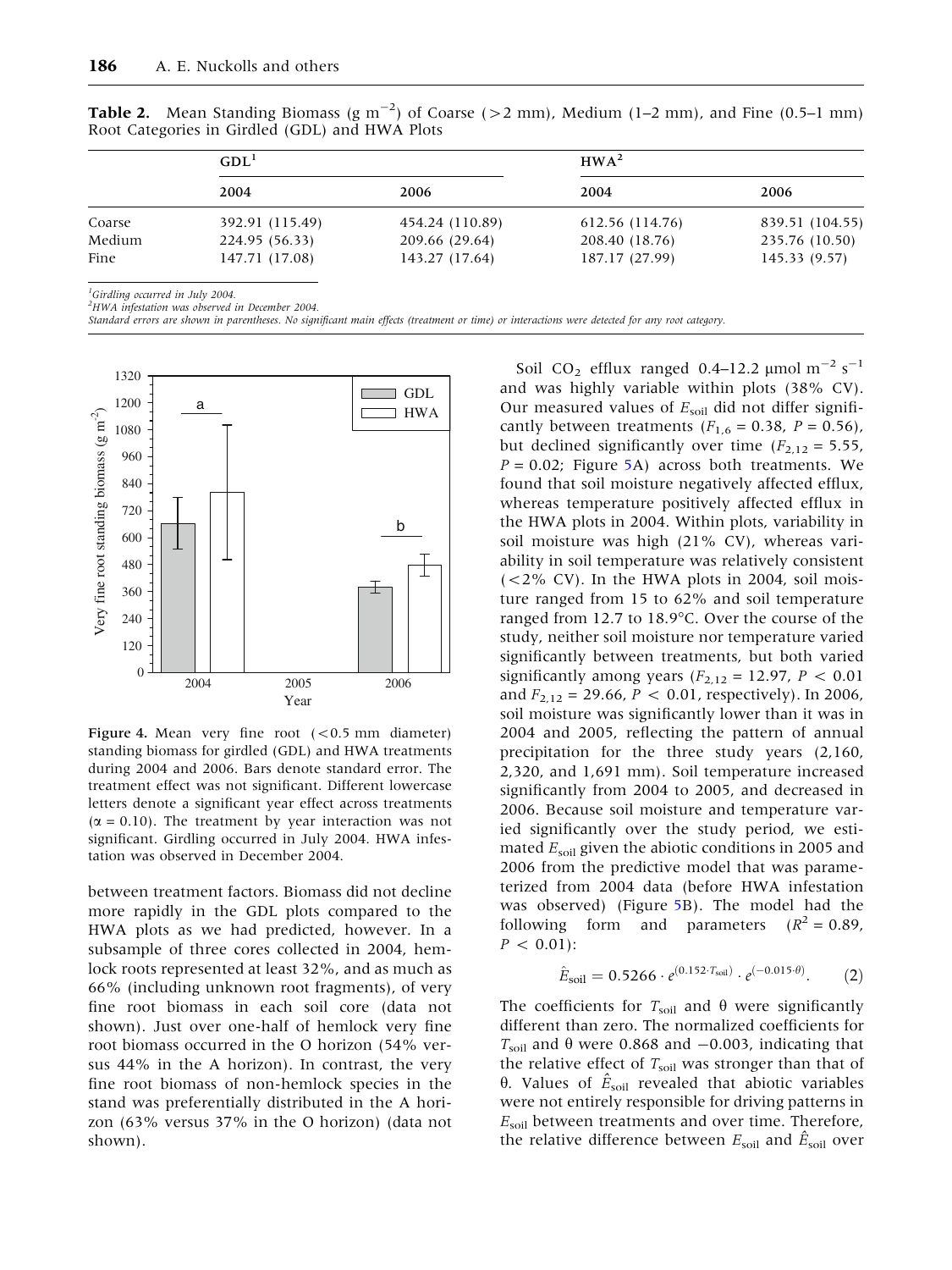

Figure 5. Observed mean soil CO<sub>2</sub> efflux ( $E<sub>soil</sub>$ ) from soil plus O horizon from the girdled (GDL) and HWA treatments (**A**). Predicted responses ( $\hat{E}_{\text{soil}}$ ) in (**B**), and the deviance from predicted values (**C**). Bars denote standard error. Different letters in (A) and (C) denote significant differences among years. Girdling occurred in July 2004. HWA infestation was observed in December 2004

time was a means to better isolate treatment effects from abiotic effects (Figure 5C). We found that observed values of  $E_{\text{solid}}$  in the HWA and GDL plots did not differ between treatments  $(F_{1,6} = 1.27)$ ,  $P = 0.30$ , but were significantly lower than those predicted in 2005 and 2006 (time effect,  $F_{2,12} = 7.90, P < 0.01$ ; Figure 5C).

#### **DISCUSSION**

Understanding how the loss of a foundation species affects the forest carbon cycle is critical for predicting the short- and long-term impacts of disturbance on forest ecosystems. The goal of the present study was to compare the decline of hemlock undergoing a girdling treatment with that of hemlock infested with HWA and to track the process of hemlock mortality to changes in the forest carbon cycle. We expected that the decline of girdled trees would out-pace that of HWA-infested trees because girdling terminates photosynthate supply, and because of the documented gradual decline of hemlock from HWA in the northeast. Relative to hardwood species in neighboring stands, the BAI of girdled hemlock declined rapidly over the course of our study. However, the BAI of HWA-infested trees also reduced during this period. Across both treatments, hemlock trees declined by approximately 85% relative to neighboring hardwoods in the girdled and HWA-infested stands between the first and third years after girdling and HWA infestation. In contrast, co-occurring hardwoods in the same stands increased by approximately 40% during the same time period. Although there are no data from hemlock stands prior to HWA infestation to function as a baseline,

the reductions in hemlock productivity were concurrent with HWA infestation; and these reductions in productivity had direct consequences on the carbon cycle, which in most cases were similar to those induced by the girdling of trees.

Canopy litter fall progressed differently over time for each treatment. In the girdled treatment, most of the canopy leaves fell in the 2 years following girdling, and the crowns were bare by the end of the second year. These results are similar to those of other studies of evergreens retaining two to three cohorts of needles; studies report elevated litter inputs within a year, and complete litter fall within 2 years of girdling (Schroeer and others [1999;](#page-11-0) Yorks and others [2003](#page-11-0)). In the girdled plots, litter fall of fine branches peaked the year after the greatest inputs of needle fall, showing the general progression toward mortality. In contrast, leaf and fine branch litter fall in the HWA-infested plots were relatively consistent in the first and second years after infestation. Other studies have reported either reduced needle production or a termination of needle production with HWA infestation (McClure [1991;](#page-11-0) McClure and Cheah [1999](#page-11-0)). Even if hemlock ceased producing new needles at the onset of HWA infestation in the first year of the study, declines in litter fall would remain undetected until 4 years later, because hemlock needle longevity is approximately 3 years (Whitney [1982\)](#page-11-0). In other research plots in the Coweeta basin, hemlock trees had 80% crown loss by the third year of HWA infestation (K. Elliot, unpublished data; USDA [2005\)](#page-11-0). These results suggest that reductions in hemlock needle production would be apparent in litter fall rates in the fourth year of HWA infestation.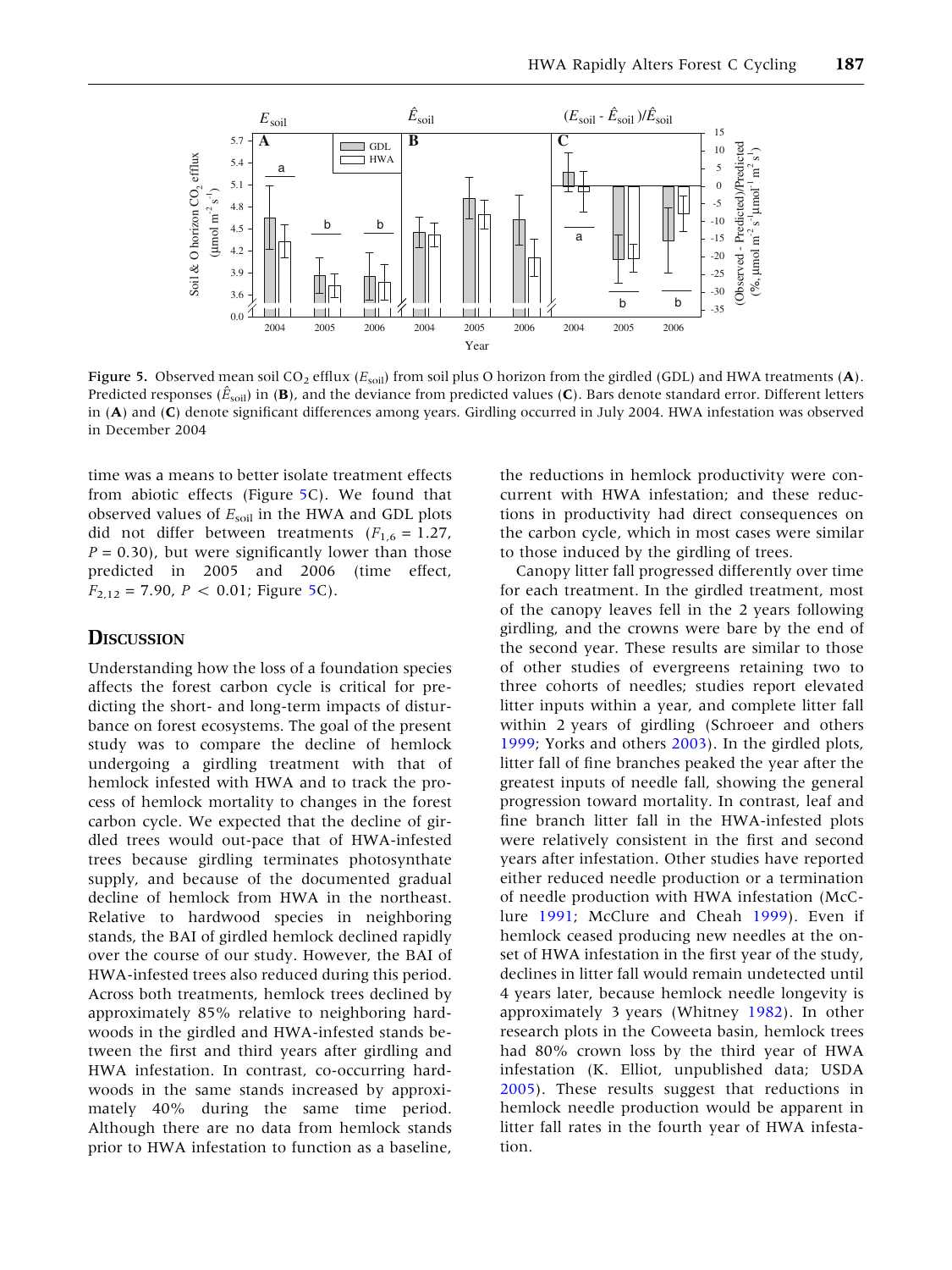Although we detected contrasting patterns in the annual rate of leaf litter fall between girdled and HWA-infested stands, we did not observe a difference in Oi horizon mass between treatments at the end of the study. In fact, in spite of annual differences in inputs, cumulative leaf litter inputs were similar between treatments over the study period. The elevated mass of the Oi horizon in the girdled plots compared to the HWA plots may reflect the momentum of increasing fine branch litter fall we observed the second year after girdling hemlock. In the future, we expect dramatic and persistent increases in O horizon mass and hence, soil carbon content, from continuous inputs of branch and stem litter (Orwig and Foster [1998](#page-11-0); Eschtruth and others [2006](#page-10-0)). Our measures of total O horizon mass are within, or above the range reported for southern Appalachian hemlock forests with an R. maximum component  $(1,606-2,240 \text{ g m}^{-2})$  (Boettcher and Kalisz [1990](#page-10-0)), a species that can promote O horizon formation greater than 3,000 g  $m^{-2}$ (Wurzburger and Hendrick [2007\)](#page-11-0). Over the long term, the substantial O horizon masses created by hemlock are likely to be maintained, or enhanced, if R. maximum is present in the subcanopy. With the replacement of hemlock by hardwood species, however, O horizon mass will likely reduce slowly over time.

Mirroring the decline in hemlock BAI, very fine root biomass decreased over time in our study plots. Although the treatments were not significantly different from each other, the decline in very fine root biomass in the girdled plots (38%  $\pm$  10%) was greater than that in the HWA-infested plots  $(22\% \pm 18\%)$ . Hemlock accounted for 32–66% of very fine root biomass from a subset of samples collected in the first year prior to treatment conditions. Therefore, we suggest that the decline in very fine root biomass reflects a significant loss of the hemlock component of very fine root biomass in both treatments. In support of this idea, very fine root biomass in neighboring mixed hardwood stands (<3% hemlock), remained constant over the same time period (Nuckolls [2007](#page-11-0)). Because girdling terminates belowground carbon allocation, we expected a substantial decrease in hemlock very fine root biomass in the girdled treatment, reflecting the mortality and decomposition of hemlock roots after the trees depleted their carbohydrate stores. In contrast, in HWA-infested plots, we expected that a decline in very fine root biomass would reflect a reduction in hemlock belowground production. Although decreased root production is not surprising for infested hemlock, the magnitude of the decline in biomass suggests a rapid termi-

nation in very fine root production within 2 years of HWA infestation. Surprisingly, a decline in standing biomass was not detected in the fine, medium or coarse root size categories for either treatment, suggesting that these root classes are slower to die or decompose. Detrital inputs from these larger root categories are likely to be delayed relative to inputs of very fine root mass. Interestingly, despite large inputs of root litter over the course of hemlock mortality, standing stocks of root biomass may be reduced for only a brief period in these mixed forests as the root production of cooccurring species increases during hemlock decline (Schroeer and others [1999;](#page-11-0) Jones and others [2003](#page-11-0)).

Soil  $CO<sub>2</sub>$  efflux reflects primary productivity directly, through root respiration, and indirectly, through root exudation and mortality; and we therefore expected that girdling and HWA infestation would lead to reductions in  $E_{\text{soil}}$ . As predicted,  $E_{\text{solid}}$  declined in the first and second years after girdling and HWA infestation; however, climate also varied significantly over time. By estimating values of  $E_{\text{solid}}$  under these climatic conditions, we more effectively isolated the response of  $E_{\text{solid}}$  to girdling or HWA infestation. In the first year after girdling and HWA infestation,  $E_{\text{soil}}$  was approximately 20% lower than our predictions for both treatments. Similar to our results, Binkley and others ([2006\)](#page-10-0) found that girdling half of a forest stand reduced  $E_{\text{soil}}$  by 20%. In other studies where investigators girdled all overstory trees,  $E_{\text{solid}}$  was reduced by 31–60% in the first year (Scott-Denton and others [2006](#page-11-0); Ekberg and others [2007\)](#page-10-0). The lack of a treatment difference in our study suggests that within 1 year of HWA infestation the decline of hemlock results in a similar reduction in  $E_{\text{solid}}$  as does terminating photosynthate supply via girdling. Reduced belowground productivity and associated reductions in root respiration and exudation may explain the strong decline in  $E_{\text{soil}}$  within 1 year. The reduction in  $E_{\text{soil}}$ and the concurrent decline in BAI and standing very fine root biomass suggest rapid declines in hemlock productivity from HWA infestation.  $E_{\text{solid}}$ may increase over pre-infestation levels after mortality of infested trees occurs, when coarse root detritus and enhanced O horizon masses further increase decomposition rates.

#### **CONCLUSIONS**

We observed declines in BAI production, very fine root biomass and  $E_{\text{solid}}$  as rapidly as 1 year after HWA infestation, and these responses were generally similar in magnitude and timing as those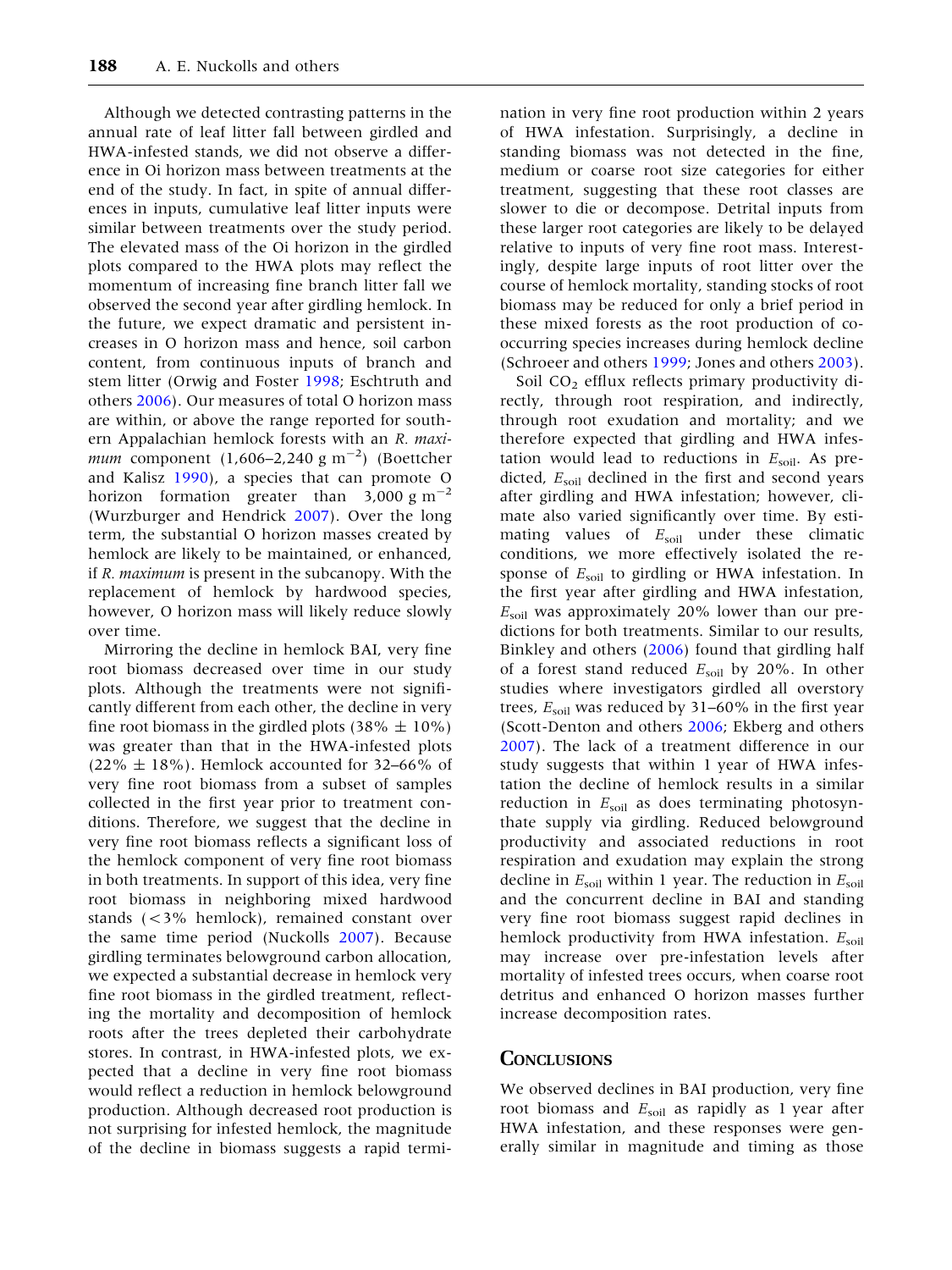<span id="page-10-0"></span>induced by girdling. Therefore, HWA infestation rapidly impacts the carbon cycle in these stands. No studies have directly compared the decline of hemlock stands from HWA infestation in the northeast with those in the southern Appalachians. Our results suggest that hemlock decline is progressing more quickly in the southern extent compared to the northern extent of this species' range, wherein studies report protracted decline lasting more than 9 years (Eschtruth and others 2006). The reasons for this may include differing climatic extremes throughout the species' range, such as the infrequent occurrence of severe winter temperatures  $(-25^{\circ}C)$  in the southern Appalachians that suppress HWA populations (Skinner and others [2003\)](#page-11-0). We know little about how the loss of hemlock will influence forest processes and biogeochemical cycling in the southern Appalachians. Evidence from the northeast suggests that HWA itself promotes nutrient inputs into these systems (Stadler and others [2005\)](#page-11-0); however, these effects may be contingent upon prolonged (that is, a decade or longer) infestation of the insect in slowly declining stands, a phenomenon that may not occur in the southern Appalachians. Therefore, the patterns of enhanced nutrient inputs observed in the northeast may not be a logical anticipation within the next decade for hemlock stands in the southern extent of the species' range. A more likely scenario for the southeast is that accelerated inputs of detritus from dead trees will impact carbon and nutrient cycling, and the subsequent competition for nutrients among regenerating species. R. maximum may be favored in soils of high organic content and low nutrient availability, which may characterize much of the landscape after widespread hemlock mortality in the southern Appalachians. The potential for R. maximum to replace hemlock, and the strong influence of this shrub on nutrient cycling and forest succession, will further distinguish moderate to longer term forest processes in the southern Appalachians from those in the northeast.

#### ACKNOWLEDGMENTS

This research was supported by the USDA Forest Service Coweeta Hydrologic Laboratory, Coweeta Long-Term Ecological Research grant NSF-DEB-0218001 and the University of Georgia's D. B. Warnell School of Forestry and Natural Resources. We thank Patrick Bussell, Daniel Markewitz, Amanda Newman, Lee Ogden, Dale Porterfield, Kate Seader, and Larry West for their advice and assistance. We thank R. Cobb and C. Maier for

helpful comments on an earlier draft of this manuscript.

#### REFERENCES

- Binkley D, Stape JL, Takahashi EN, Ryan MG. 2006. Tree-girdling to separate root and heterotrophic respiration in two Eucalyptus stands in Brazil. Oecologia 148:447–54. doi:10.1007/s00442- 006-0383-6.
- Boettcher SE, Kalisz PJ. 1990. Single-tree influence on soil properties in the mountains of eastern Kentucky. Ecology 71:1365–72.
- Bond-Lamberty B, Wang C, Gower ST. 2004. A global relationship between the heterotrophic and autotrophic components of soil respiration? Glob Chang Biol 10:1756–66. doi:10.1111/ j.1365-2486.2004.00816.x.
- Busing RT, Clebsch EEC, White PS. 1993. Biomass and production of southern Appalachian cove forests reexamined. Can J For Res 23:760–5. doi:10.1139/cjfr-23-4-760.
- Campbell JL, Gower ST. 2000. Detritus production and soil N transformations in old-growth eastern hemlock and sugar maple stands. Ecosystems 3:185–92. doi:10.1007/s100210 000018.
- Catovsky S, Holbrook NM, Bazzaz FA. 2002. Coupling wholetree transpiration and canopy photosynthesis in coniferous and broad-leaved tree species. Can J For Res 32:295–309. doi:10.1139/X01-199.
- Cattelino PJ, Becker PJ, Fuller LG. 1986. Construction and installation of homemade dendrometer bands. North J Appl For 3:73–5.
- Cobb RC, Orwig DA, Currie S. 2006. Decomposition of green foliage in eastern hemlock forests of southern New England impacted by hemlock woolly adelgid infestations. Can J For Res 36:1331–41. doi:10.1139/X06-012.
- Day FP, Monk CD. 1977. Net primary production and phenology on a southern Appalachian watershed. Am J Bot 64:1117–25.
- Dowdy S, Wearden S. 1991. The analysis of variance model. In: Barnett V, Bradley RA, Hunter JS, Kadane JB, Kendall DG, Smith AFM, Stigler SM, Tuegles JL, Watson GS, Eds. Statistics for research. New York: John Wiley & Sons. p 339–67.
- Ekberg A, Buchmann N, Gleixner G. 2007. Rhizospheric influence on soil respiration and decomposition in a temperate Norway spruce stand. Soil Biol Biochem 39:2103–10. doi:10.1016/j.soilbio.2007.03.024.
- Elliott KJ, Vose JM, Swank WT, Bolstad PV. 1999. Long-term patterns in vegetation-site relationships in a southern Appalachian forest. J Torrey Bot Soc 126:320–34.
- Elliott WM, Elliott NB, Wyman RL. 1993. Relative effect of litter and forest type on rate of decomposition. Am Midl Nat 129:87–95.
- Ellison AM, Bank MS, Clinton BD, Colburn EA, Elliott K, Ford CR, Foster DR, Kloeppel BD, Knoepp JD, Lovett GM, Mohan J, Orwig DA, Rodenhouse NL, Sobczak WV, Stinson KA, Stone JK, Swan CM, Thompson J, Holle BV, Webster JR. 2005. Loss of foundation species: consequences for the structure and dynamics of forested ecosystems. Front Ecol Environ 9:479–86. doi:10.1890/1540-9295(2005)003[0479: LOFSCF]2.0.CO;2.
- Eschtruth AK, Cleavitt NL, Battles JJ, Evans RA, Fahey TJ. 2006. Vegetation dynamics in declining eastern hemlock stands: 9 years of forest response to hemlock woolly adelgid infestation. Can J For Res 36:1435–50. doi:10.1139/X06-050.